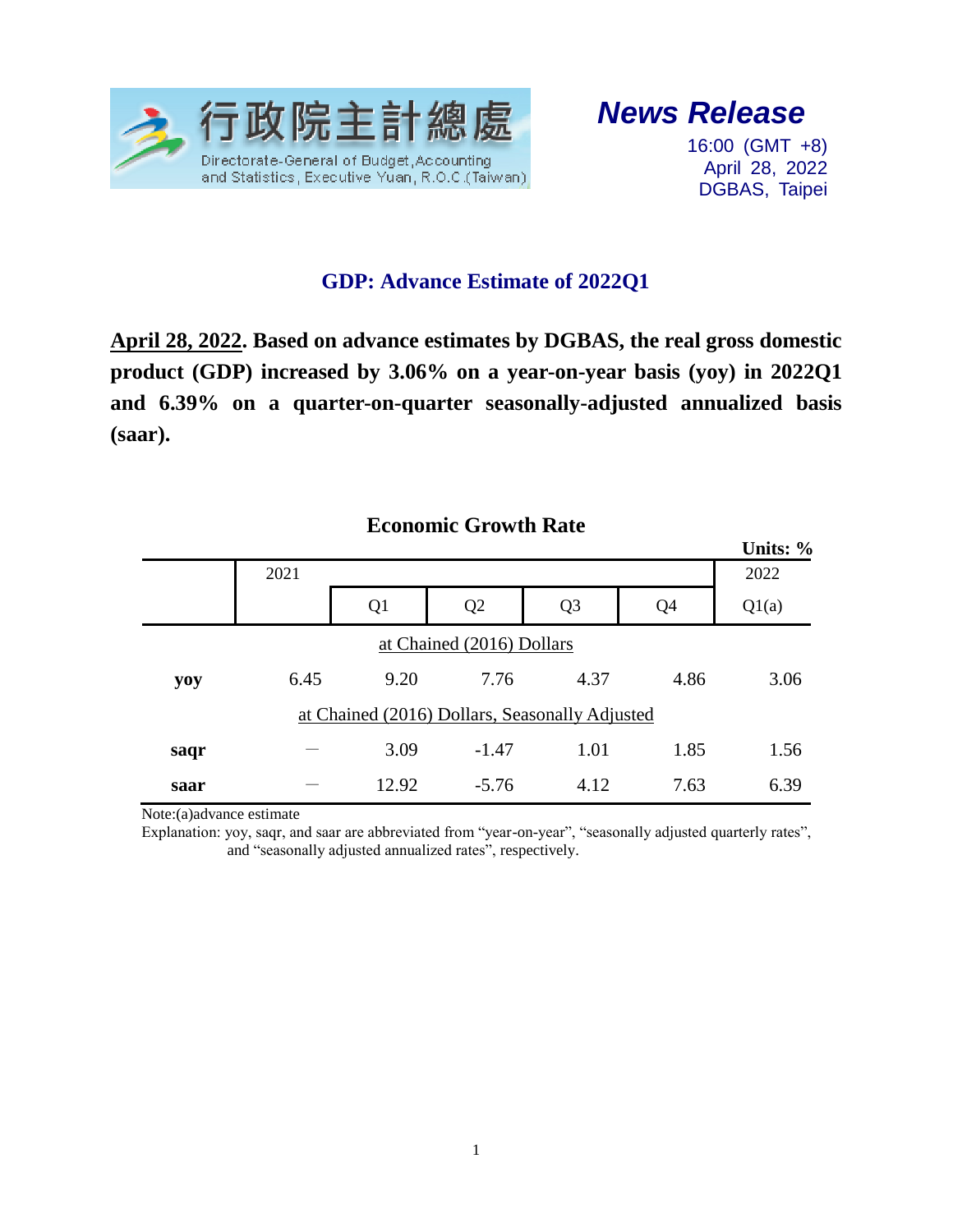Real exports of goods and services grew by 8.90% (yoy), mainly supported by the increasing foreign demand for applications of emerging technologies, as well as flourishing shipment services accompanied by international trade. Imports also increased by 8.91% (yoy).

Regarding gross capital formation, investment in machinery equipment, transportation equipment and construction grew sustainably and steadily. Combining inventory changes, real gross capital formation expanded by 7.19% (yoy).

Real private final consumption grew by 0.23% (yoy) in 2022Q1, primarily due to weakness in service consumption such as transportation and recreation.

|                                        |                                             |                |                |                | Units:%; percentage points |         |  |  |  |
|----------------------------------------|---------------------------------------------|----------------|----------------|----------------|----------------------------|---------|--|--|--|
|                                        | 2021                                        |                |                |                |                            | 2022    |  |  |  |
|                                        |                                             | Q <sub>1</sub> | Q <sub>2</sub> | Q <sub>3</sub> | Q4                         | Q1(a)   |  |  |  |
|                                        | Growth Rates at Chained (2016) Dollars      |                |                |                |                            |         |  |  |  |
| <b>GDP</b>                             | 6.45                                        | 9.20           | 7.76           | 4.37           | 4.86                       | 3.06    |  |  |  |
| <b>Domestic Demand</b>                 | 5.25                                        | 4.91           | 3.77           | 6.46           | 5.76                       | 2.15    |  |  |  |
| Private Final Consumption              | $-0.38$                                     | 2.66           | $-0.46$        | $-5.25$        | 1.57                       | 0.23    |  |  |  |
| <b>Government Final Consumption</b>    | 3.81                                        | 4.65           | 2.20           | 3.60           | 4.68                       | $-0.45$ |  |  |  |
| <b>Gross Capital Formation</b>         | 17.34                                       | 9.71           | 12.60          | 33.03          | 14.71                      | 7.19    |  |  |  |
| <b>Net Demand of Rest of the World</b> | --                                          |                |                |                |                            |         |  |  |  |
| <b>Exports of Goods and Services</b>   | 17.04                                       | 21.74          | 22.51          | 13.95          | 11.68                      | 8.90    |  |  |  |
| Imports of Goods and Services          | 17.86                                       | 16.45          | 18.68          | 21.00          | 15.51                      | 8.91    |  |  |  |
|                                        | Contributions to Economic Growth Rate (yoy) |                |                |                |                            |         |  |  |  |
| <b>GDP</b>                             | 6.45                                        | 9.20           | 7.76           | 4.37           | 4.86                       | 3.06    |  |  |  |
| <b>Domestic Demand</b>                 | 4.55                                        | 4.37           | 3.30           | 5.50           | 4.89                       | 1.84    |  |  |  |
| Private Final Consumption              | $-0.18$                                     | 1.32           | $-0.22$        | $-2.51$        | 0.76                       | 0.06    |  |  |  |
| <b>Government Final Consumption</b>    | 0.53                                        | 0.62           | 0.30           | 0.51           | 0.69                       | $-0.05$ |  |  |  |
| <b>Gross Capital Formation</b>         | 4.20                                        | 2.43           | 3.22           | 7.51           | 3.45                       | 1.83    |  |  |  |
| Net Demand of Rest of the World        | 1.90                                        | 4.83           | 4.45           | $-1.13$        | $-0.04$                    | 1.22    |  |  |  |
| <b>Exports of Goods and Services</b>   | 9.89                                        | 12.21          | 12.76          | 8.18           | 6.94                       | 5.63    |  |  |  |
| Imports of Goods and Services          | 7.99                                        | 7.38           | 8.31           | 9.31           | 6.98                       | 4.41    |  |  |  |

**Growth Rates and Contributions by Expenditure**

Note:(a)advance estimate